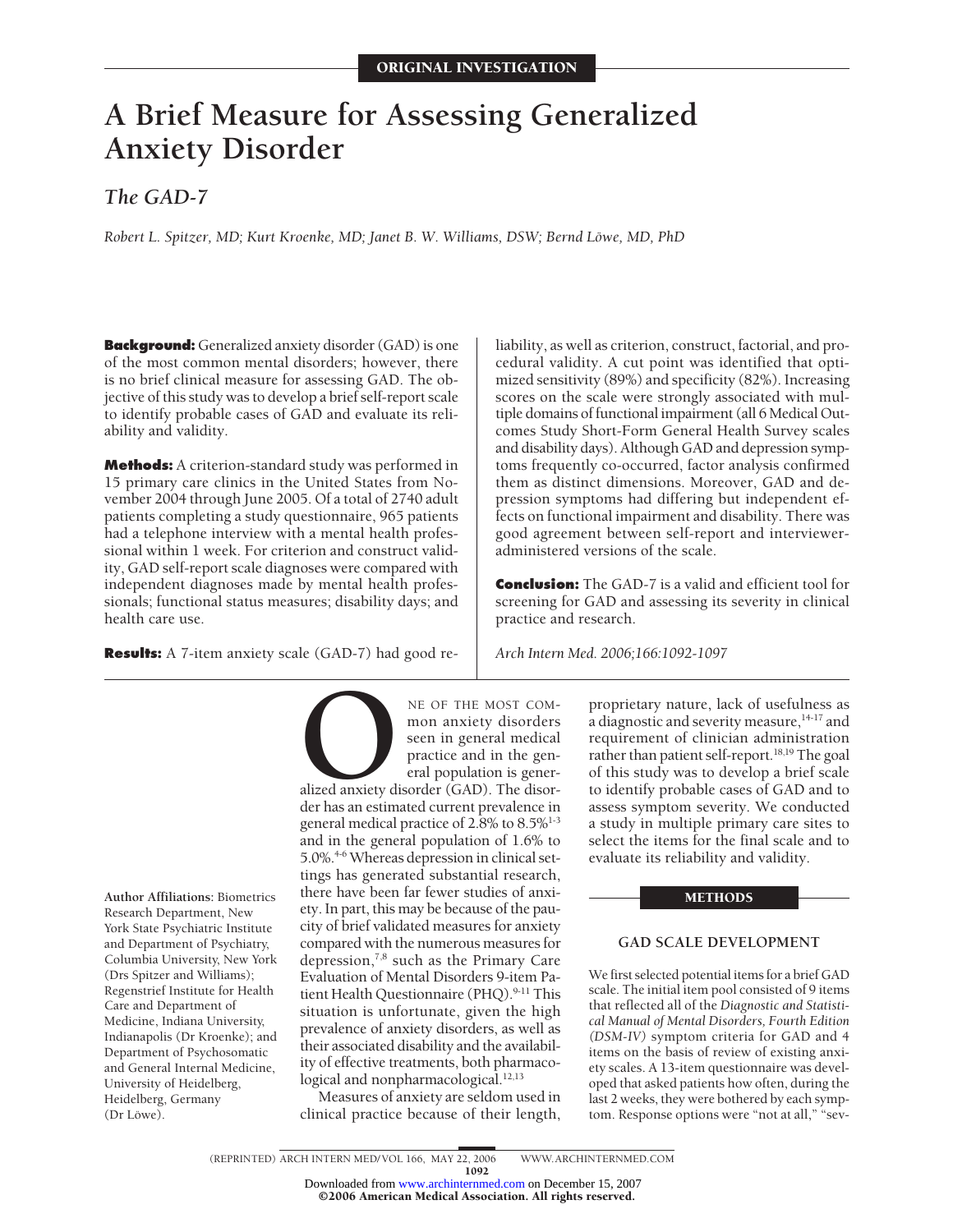eral days," "more than half the days," and "nearly every day," scored as 0, 1, 2, and 3, respectively. In addition, an item to assess duration of anxiety symptoms was included. Our goal was to determine the number of items necessary to achieve good reliability and procedural, construct, and diagnostic criterion validity.

## **PATIENT SAMPLE**

Patients were enrolled from November 2004 through June 2005 from a research network of 15 primary care sites located in 12 states (13 family practice, 2 internal medicine) administered centrally by Clinvest, Inc (Springfield, Mo). The purpose of the project's first phase (n=2149) was to select the scale items and cutoff scores to be used for making a GAD diagnosis. The purpose of the second phase (n=591) was to determine the scale's test-retest reliability. In all, 2982 subjects were approached and 2739 (91.9%) completed the study questionnaire with no or minimal missing data. To minimize sampling bias, we approached consecutive patients at each site in clinic sessions until the target quota for that week was achieved.

In the first phase, 1654 subjects also agreed to a telephone interview, and of these, a random sample of 965 were interviewed within 1 week of their clinic visit by 1 of 2 mental health professionals (MHPs)—a PhD clinical psychologist and a senior psychiatric social worker. In the study's second phase, 591 subjects who had completed the research questionnaire were sent a 1-page questionnaire that consisted of the 13 potential GAD scale items. Of these, 236 subjects returned the completed 1-page questionnaire with no or minimal missing data within a week of completing the research questionnaire at the clinic. The mean GAD scale score of subjects returning the questionnaire did not differ from that of subjects who did not return the questionnaire. The study was approved by the Sterling Institutional Review Board, Springfield, Mo.

## **SELF-REPORT RESEARCH QUESTIONNAIRE**

Before seeing their physicians, patients completed a 4-page questionnaire that included the 13 items being tested for use in the GAD scale, as well as questions about age, sex, education, ethnicity, and marital status; the Medical Outcomes Study Short-Form General Health Survey (SF-20),<sup>20,21</sup> which measures functional status in 6 dimensions; and either the 12-item anxiety subscale from the Symptom Checklist-90<sup>16</sup> (first study phase only) or the Beck Anxiety Inventory<sup>14</sup> (second study phase only). Depression was assessed with the PHQ-8, which includes all items from the PHQ-9 except for the item about suicidal ideation; PHQ-8 and PHQ-9 scores are highly correlated and have nearly identical operating characteristics.22 Finally, patients completed items regarding physician visits and disability days during the previous 3 months.

## **MHP INTERVIEW**

The 2 MHPs conducted structured psychiatric interviews by telephone, blinded to the results of the self-report research questionnaire. The interview consisted of the GAD section of the Structured Clinical Interview for *DSM-IV*, <sup>23</sup> modified with several additional questions to assess in greater detail some of the GAD diagnostic criteria of *DSM-IV*. The resulting *DSM-IV* GAD diagnosis, with the *DSM-IV* 6-month duration criterion, was used as the criterion standard for assessing the validity of the new scale. The interview also included the 13 potential GAD scale items to test agreement between self-report and clinician administration (ie, procedural validity).<sup>24</sup>

## **DATA ANALYSIS**

The best items for the GAD scale were selected by rank ordering the correlation of each item with the total 13-item scale score in the sample of 1184 patients who did not undergo the MHP interview. Item-total score correlations were reexamined in 2 independent subsamples of the study population: the 965 patients who underwent the MHP interview and the 591 patients in the second phase of the study. In addition, we conducted receiver operating characteristic analyses with varying numbers of items in these 965 patients by using an MHP diagnosis of GAD as the criterion standard. Divergent validity of each item was assessed by calculating the difference between the item correlations with the 13-item anxiety score and the PHQ-8 depression score. Convergent validity was assessed by examining correlations of the final version of the GAD scale with the Beck Anxiety Inventory and the anxiety subscale of the Symptom Checklist-90, even though neither scale is specific for GAD.

To assess construct validity, we used analysis of covariance to examine associations between anxiety severity on the final GAD scale and SF-20 functional status scales, selfreported disability days, and physician visits, controlling for demographic variables. For criterion validity, we investigated sensitivity, specificity, predictive values, and likelihood ratios for a range of cutoff scores of the final scale with respect to the MHP diagnosis. To investigate whether anxiety as measured by the GAD-7 and depression as measured by the PHQ-8 reflect distinct dimensions, we assessed factorial validity by using confirmatory factor analyses. Finally, procedural validity and test-retest reliability were assessed by means of intraclass correlation.<sup>25</sup>

## **RESULTS**

# **DESCRIPTION OF PATIENTS**

The mean (SD) age of the patients was 47.4 (15.5) years (range, 18-95 years). Most (65%) were female; 80% were white non-Hispanic, 8% were African American, and 9% were Hispanic; 64% were married, 13% were divorced, and 15% were never married; and 31% had a high school degree or equivalent, whereas 62% had attended some college.

# **ITEM SELECTION FOR THE GAD SCALES**

The GAD-7 (**Figure 1**) consists of the 7 items with the highest correlation with the total 13-item scale score (*r*=0.75-0.85). Receiver operating characteristic analysis with this set of items showed an area under the curve (0.906) as good as scales with as much as the full 13-item set. These 7 items also had the highest rank correlations in the developmental sample  $(n=1184)$  and the 2 replication samples  $(n=965)$  and n=591). The 2 core criteria (A and B) of the *DSM-IV* definition of GAD are captured by the first 3 items of the scale.<sup>26</sup> Of note, 6 of the 7 items had the greatest divergent validity (ie, the highest difference between the item-total scale score correlation and item-PHQ-8 depression score correlation  $[\Delta r=0.16-0.21]$ ). Because each of the 7 items is scored from 0 to 3, the GAD-7 scale score ranges from 0 to 21.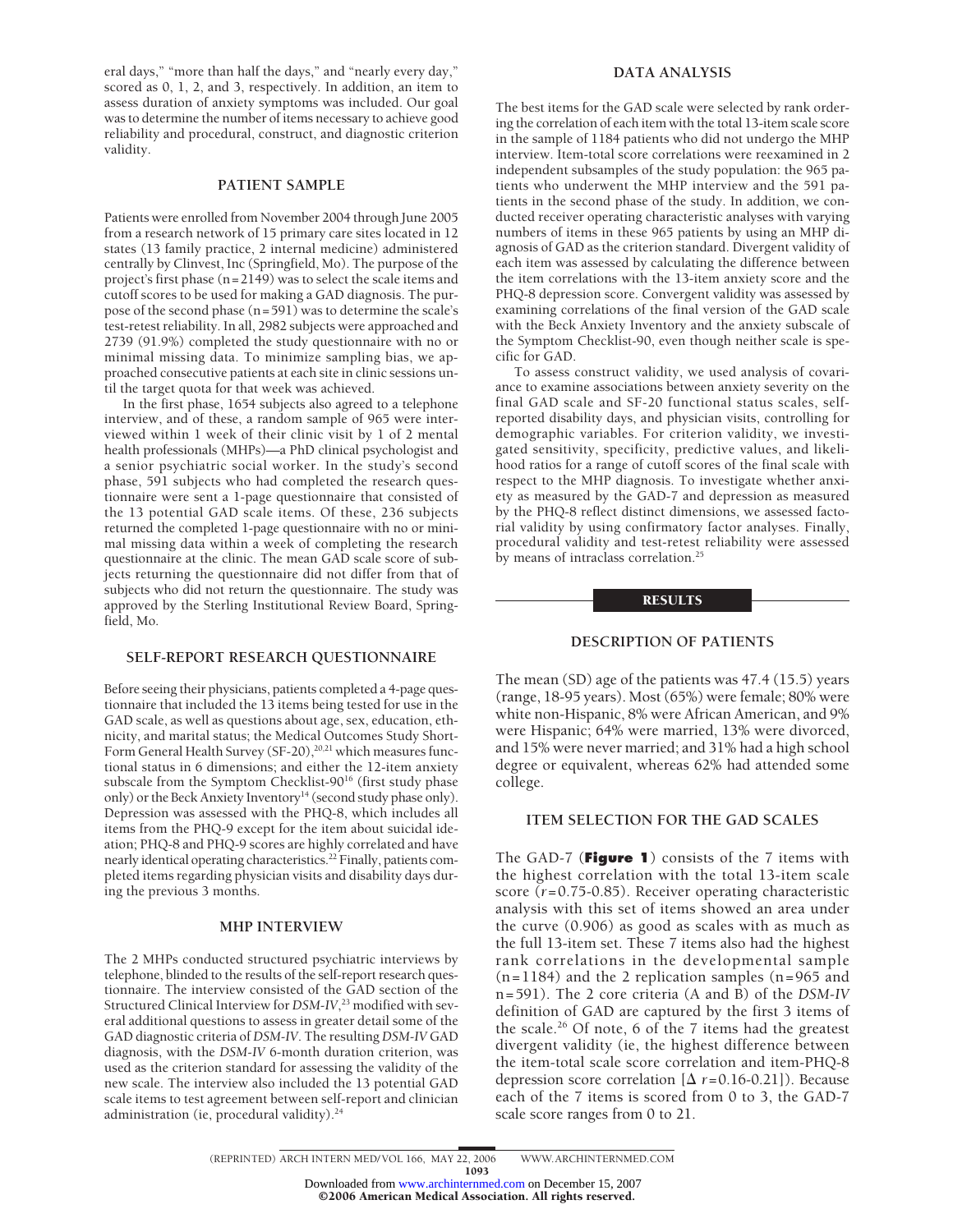| Over the last 2 weeks, how often have you been<br>bothered by the following problems?                                                                               |                       | Not<br>at all     | Several<br>davs | More<br>than half<br>the days | Nearly<br>every<br>dav |
|---------------------------------------------------------------------------------------------------------------------------------------------------------------------|-----------------------|-------------------|-----------------|-------------------------------|------------------------|
| 1. Feeling nervous, anxious or on edge                                                                                                                              |                       |                   | 1               | 2                             | 3                      |
| 2. Not being able to stop or control worrying                                                                                                                       |                       |                   | 1               | 2                             | 3                      |
| 3. Worrying too much about different things                                                                                                                         |                       |                   | 1               | 2                             | 3                      |
| 4. Trouble relaxing                                                                                                                                                 |                       |                   | 1               | $\overline{2}$                | 3                      |
| 5. Being so restless that it is hard to sit still                                                                                                                   |                       |                   | 1               | 2                             | 3                      |
| 6. Becoming easily annoyed or irritable                                                                                                                             |                       |                   | 1               | 2                             | 3                      |
| 7. Feeling afraid as if something awful might happen                                                                                                                |                       |                   | 1               | $\overline{2}$                | 3                      |
|                                                                                                                                                                     | Total<br>Score        | hhA<br>Columns    |                 |                               |                        |
| If you checked off any problems, how difficult have these problems made it for you<br>to do your work, take care of things at home, or get along with other people? |                       |                   |                 |                               |                        |
| Not difficult<br>at all                                                                                                                                             | Somewhat<br>difficult | Verv<br>difficult |                 | Extremely<br>difficult        |                        |

**Figure 1.** The generalized anxiety disorder 7-item (GAD-7) scale.

## **RELIABILITY AND PROCEDURAL VALIDITY**

The internal consistency of the GAD-7 was excellent (Cronbach  $\alpha$  = .92). Test-retest reliability was also good (intraclass correlation=0.83). Comparison of scores derived from the self-report scales with those derived from the MHP-administered versions of the same scales yielded similar results (intraclass correlation=0.83), indicating good procedural validity.

# **DIAGNOSTIC CRITERION VALIDITY AND SCALE OPERATING CHARACTERISTICS**

**Table 1** summarizes the operating characteristics of the GAD-7 at various cut points. As expected, as the cut point increases, sensitivity decreases and specificity increases in a continuous fashion. At a cut point of 10 or greater, sensitivity and specificity exceed 0.80, and sensitivity is nearly maximized. Results were similar for men and women and for those aged less and those aged more than the mean age of 47 years. The proportion of primary care patients who score at this level is high (23%). A cut point of 15 or greater maximizes specificity and approximates a prevalence (9%) more in line with current epidemiologic estimates of GAD prevalence in primary care. However, sensitivity at this high cut point is low (48%). Most patients (89%) with GAD had GAD-7 scores of 10 or greater, whereas most patients (82%) without GAD had scores less than 10.

The mean (SD) GAD-7 score was 14.4 (4.7) in the 73 patients with GAD diagnosed according to the MHP and 4.9 (4.8) in the 892 patients without GAD. The prevalence of GAD according to the MHP interview was 9% in women and 4% in men. In the entire sample of 2739 patients, the mean GAD-7 score was 6.1 in women and 4.6 in men.

Although the GAD-7 scale inquires about symptoms in the past 2 weeks, the criterion-standard MHP interview required at least a 6-month duration of symptoms consistent with*DSM-IV*diagnostic criteria for GAD. Nonetheless, the operating characteristics of the scale were good because most patients with high symptom scores had chronic symptoms. Of the 433 patients with GAD-7 scores of 10 or greater, 96% had symptoms for 1 month or more, and 67% had symptoms for 6 months or more.

## **CONSTRUCT VALIDITY**

There was a strong association between increasing GAD-7 severity scores and worsening function on all 6 SF-20 scales (**Table 2**). As GAD-7 scores went from mild to moderate to severe, there was a substantial stepwise decline in functioning in all 6 SF-20 domains. Most pairwise comparisons within each SF-20 scale between successive GAD-7 severity levels were significant. The relationship between GAD severity and functional impairment was similar in men and women.

**Figure 2** illustrates graphically the relationship between increasing GAD-7 scale scores and worsening functional status. Decrements in SF-20 scores are shown in terms of effect size (ie, the difference in mean SF-20 scores, expressed as the number of SDs, between each GAD-7 interval subgroup and the reference group). The reference group is the group with the lowest GAD-7 scores (ie, 0-4), and the SD used is that of the entire sample. Effect sizes of 0.5 and 0.8 are typically considered moderate and large between-group differences, respectively.<sup>27</sup>

When the GAD-7 was examined as a continuous variable, its strength of association with the SF-20 scales was concordant with the pattern seen in Figure 2. The GAD-7 correlated most strongly with mental health (0.75), followed by social functioning (0.46), general health perceptions (0.44), bodily pain (0.36), role functioning (0.33), and physical functioning (0.30).

**Table 3** shows the association between GAD-7 severity levels and 3 other measures of construct validity: self-reported disability days, clinic visits, and the general amount of difficulty patients attribute to their symptoms. Greater levels of anxiety severity were associated with a monotonic increase in disability days, health care use, and symptom-related difficulty in activities and relationships. When the GAD-7 was examined as a continuous variable, its correlation was 0.27 with disability days, 0.22 with physician visits, and 0.63 with symptomrelated difficulty.

Convergent validity of the GAD-7 was good, as demonstrated by its correlations with 2 anxiety scales: the Beck Anxiety Inventory (*r*=0.72) and the anxiety subscale of the Symptom Checklist-90 (*r*=0.74). Consistent with results of previous studies of anxiety and depression,<sup>4,28</sup> the GAD-7 and Symptom Checklist-90 anxiety scales also strongly correlated with our depression measure, the PHQ-8 (*r*=0.75 and *r*=0.74, respectively). Nonetheless, measuring anxiety and depression was complementary rather than duplicative. We determined the prevalence of high anxiety and high depression symptom severity in our sample, defined as severe scores  $(\geq 15)$  on the GAD-7 and PHQ-8 depression scales, respectively. In the 2114 patients who completed the GAD-7 and the PHQ-8, there were 1877 (88.8%) patients with neither high anxiety nor high depression, 99 (4.68%) with high anxiety only, 68 (3.2%) with high depression only, and 70 (3.31%) with high anxiety and high depression. Thus, more than half (99/169) of patients with high anxiety scores did not

(REPRINTED) ARCH INTERN MED/ VOL 166, MAY 22, 2006 WWW.ARCHINTERNMED.COM

1094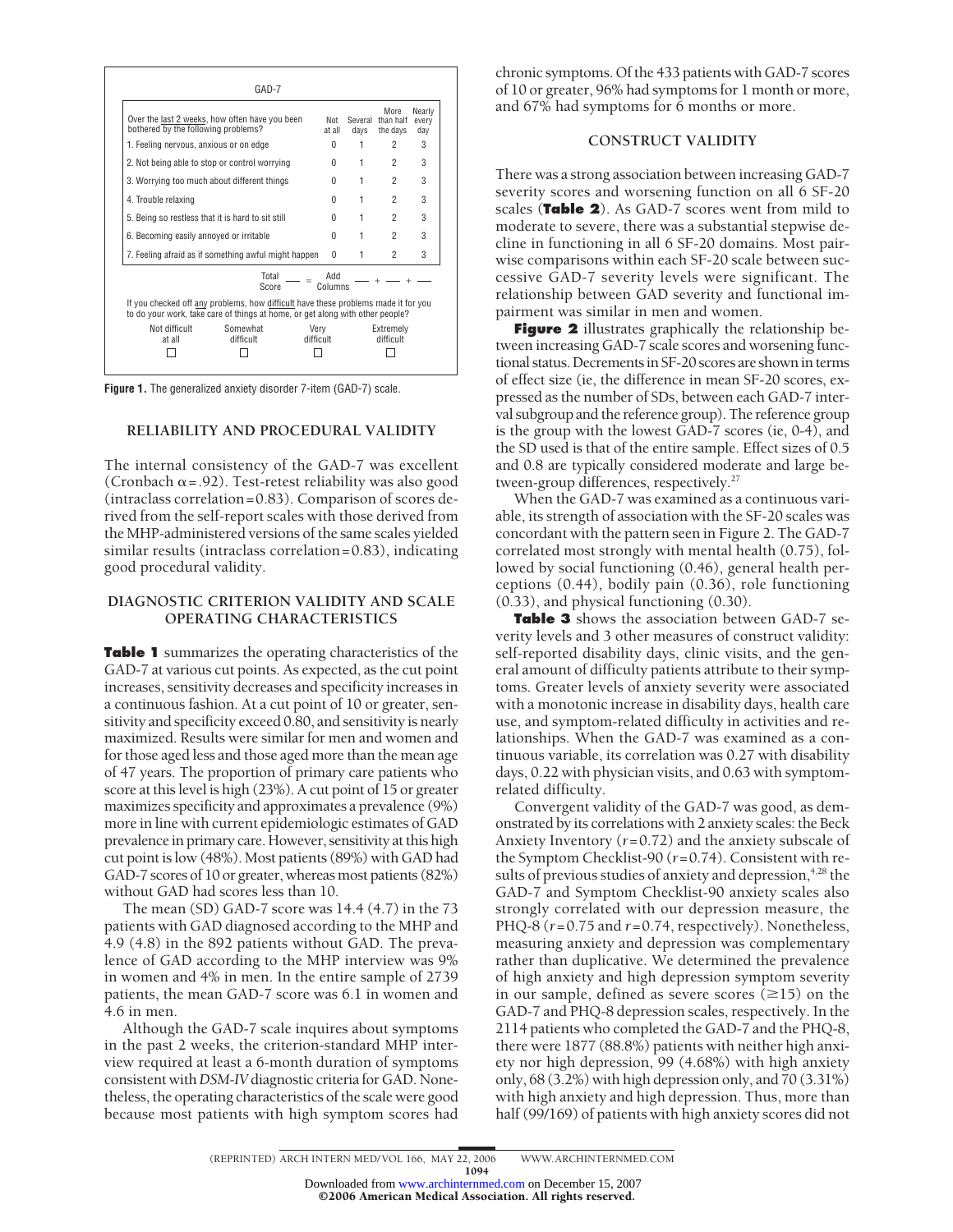## **Table 1. Operating Characteristics of GAD-7 at Different Cutoffs\***

| <b>GAD-7 Scale Scoret</b> | Sensitivity, % | Specificity, % | <b>PPV, %</b> | NPV, $%$ | $LR+$ | Prevalence, % |
|---------------------------|----------------|----------------|---------------|----------|-------|---------------|
|                           | 92             | 76             | 24            | 99       | 3.8   | 29            |
|                           | 90             | 79             | 26            | 99       | 4.3   | 26            |
| 10                        | 89             | 82             | 29            | 99       | 5.1   | 23            |
|                           | 82             | 85             | 31            | 98       | 5.5   | 20            |
| 12                        | 73             | 89             | 35            | 98       | 6.5   | 16            |
| 13                        | 66             | 91             | 38            | 97       | 7.7   | 13            |
| 14                        | 56             | 92             | 37            | 96       | 7.2   | 12            |
| 15                        | 48             | 95             | 42            | 96       | 8.7   |               |

Abbreviations: GAD-7, generalized anxiety disorder 7-item scale; LR+, likelihood ratio for a positive test; NPV, negative predictive value; PPV, positive predictive value.

\*In 965 patients who underwent structured psychiatric interview by a mental health professional to determine the presence of generalized anxiety disorder by using *Diagnostic and Statistical Manual of Mental Disorders, Fourth Edition* diagnostic criteria.

†The actual score is greater than or equal to the score shown.

#### **Table 2. Relationship Between GAD-7 Severity Score and SF-20 Health-Related Quality of Life Scales\***

| <b>Level of Anxiety Severity</b> | Mean (95% Confidence Interval) SF-20 Scale Score |               |             |               |               |                 |
|----------------------------------|--------------------------------------------------|---------------|-------------|---------------|---------------|-----------------|
| <b>GAD-7 Scale Score</b>         | <b>Mental</b>                                    | <b>Social</b> | Role        | General       | Pain          | <b>Physical</b> |
| <b>Minimal</b>                   |                                                  |               |             |               |               |                 |
| $0-4$ (n = 1182)                 | $82(81-83)$                                      | 91 (89-92)    | 84 (82-86)  | 68 (67-69)    | 71 (70-72)    | 84 (82-85)      |
| Mild                             |                                                  |               |             |               |               |                 |
| $5-9$ (n = 511)                  | 65 (64-66)                                       | 79 (77-81)    | 69 (66-73)  | $52(50-54)$   | 56 (54-58)    | 74 (72-76)      |
| Moderate                         |                                                  |               |             |               |               |                 |
| 10-14 (n = 264)                  | $54(52-55)$                                      | 69 (66-71)    | $59(54-63)$ | 43† (40-45)   | $51+$ (48-54) | 66† (63-69)     |
| Severe                           |                                                  |               |             |               |               |                 |
| $5-21$ (n = 171)                 | 41 (39-43)                                       | $55(52-59)$   | 46 (40-52)  | $39+$ (36-43) | 47† (43-50)   | $61$ (58-65)    |
|                                  |                                                  |               |             |               |               |                 |

Abbreviations: GAD-7, generalized anxiety disorder 7-item scale; SF-20, Medical Outcomes Study Short-Form General Health Survey.

 $*$ SF-20 scores are adjusted for age, sex, race, education, and study site. Point estimates for the mean and 95% confidence intervals (±1.96  $\times$  standard error of the mean) are displayed. Number of patients adds to 2128 because of missing data. Missing data for any subscale of SF-20 was less than 5%.

†Pairwise comparisons within each scale that are not significant from one another. However, most pairwise comparisons of mean SF-20 scores with each GAD-7 scale level within each scale are significant at P<.05 by using a Bonferroni correction for multiple comparisons.

have high depression scores. Also, when patients had high anxiety and high depression scores, there was an additive effect on the SF-20 mental health and social functioning scales, as well as self-reported disability days and health care use.

## **FACTORIAL VALIDITY**

Principal component analysis of a set of 15 items that includes the 8 depression items of the PHQ-8 and the 7 anxiety items of the GAD-7 indicated that the first 2 emergent factors had an eigenvalue greater than 1. Sixtythree percent of the total variance was explained by the first 2 factors. The varimax-rotated component-matrix clearly confirmed the original allocation of the items to the PHQ scales, with all depression items having the highest factor loadings on 1 factor (0.58-0.75) and all anxiety items having the highest factor loadings on the second factor (0.69-0.81).

## **COMMENT**

This study has several major findings. First, a 7-item anxiety scale—the GAD-7—is a useful tool with strong criterion validity for identifying probable cases of GAD. Second, the scale is also an excellent severity measure as demonstrated by the fact that increasing scores on the GAD-7 are strongly associated with multiple domains of functional impairment and disability days. Third, although many patients had anxiety and depressive symptoms, factor analysis confirms GAD and depression as distinct dimensions.

This study reports the development and validation of a measure for evaluating the presence and severity of GAD in clinical practice, the GAD-7, one of the few GAD measures that is also specifically linked to the *DSM-IV (Text Revision)* criteria.19,26A score of 10 or greater on the GAD-7 represents a reasonable cut point for identifying cases of GAD. Cut points of 5, 10, and 15 might be interpreted as representing mild, moderate, and severe levels of anxiety on the GAD-7, similar to levels of depression on the PHQ-9.<sup>10</sup> The GAD-7 may be particularly useful in assessing symptom severity and monitoring change across time, although its responsiveness to change remains to be tested in treatment studies.

Construct validity was demonstrated by the fact that increasing scores on the GAD-7 scale were strongly associated with multiple domains of functional impair-

1095

©2006 American Medical Association. All rights reserved. Downloaded from [www.archinternmed.com](http://www.archinternmed.com) on December 15, 2007

<sup>(</sup>REPRINTED) ARCH INTERN MED/ VOL 166, MAY 22, 2006 WWW.ARCHINTERNMED.COM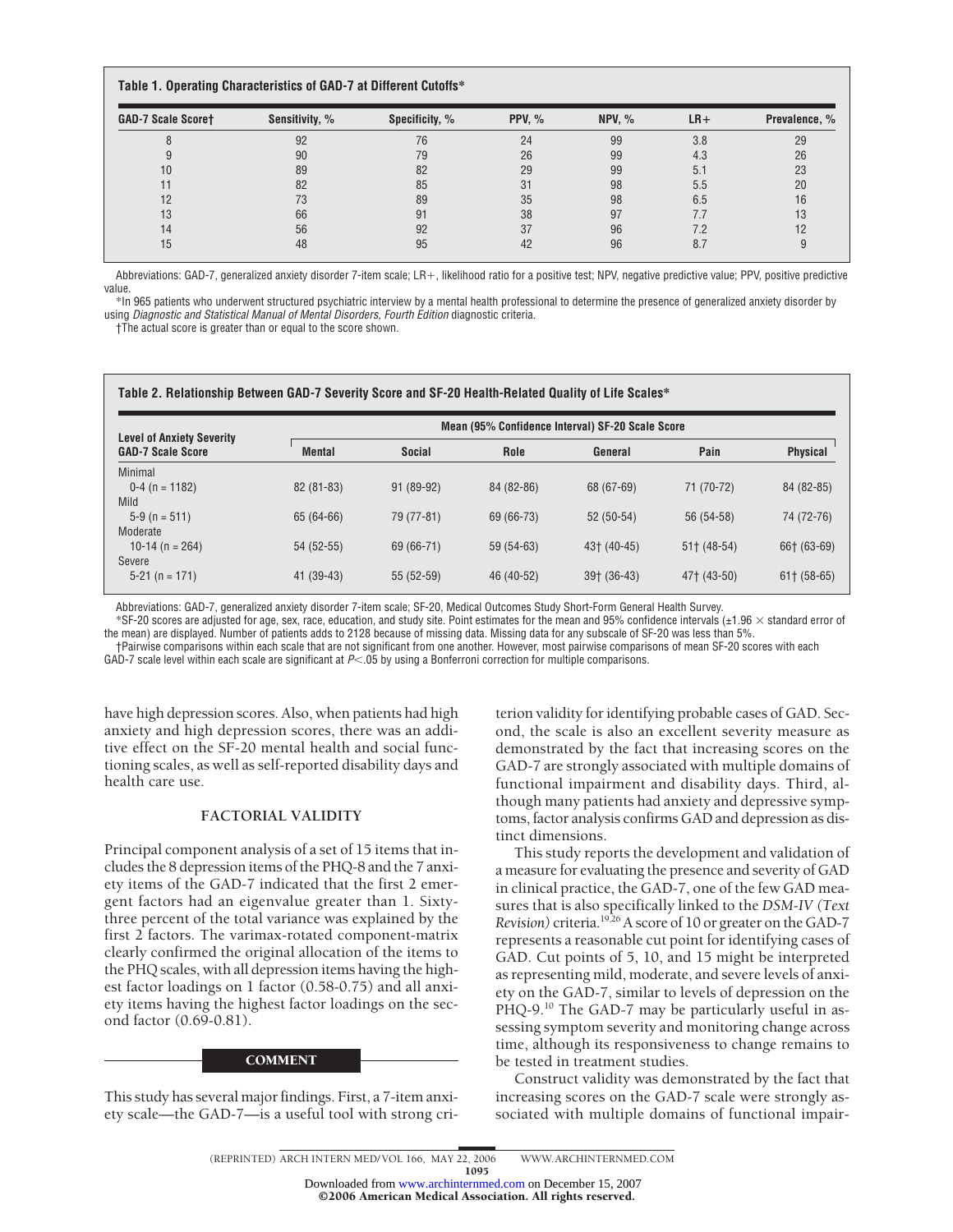

**Figure 2.** Relationship between anxiety severity as measured with the generalized anxiety disorder 7-item (GAD-7) scale and decline in functional status as measured with the 6 subscales of the Medical Outcomes Study Short-Form General Health Survey (SF-20). The decrement in SF-20 scores is shown as the difference between each GAD-7 scale severity group and the reference group (ie, those with GAD-7 scale scores of 0 to 4). Effect size is the difference in group means divided by the SD.

ment. Furthermore, there was a strong association with self-reported disability days and a modest association with increased health care use.

To facilitate assessment of change in severity of anxiety symptoms, the GAD-7 asks about recent symptoms (ie, in the past 2 weeks). However, most patients with high scores had chronic symptoms, which is why the operating characteristics proved good with use of our criterion-standard MHP interviews based on the conventional GAD duration criterion of 6 months. However, the National Comorbidity Survey showed that patients with episodes of 1 to 5 months do not differ greatly from those with episodes of 6 months or more in onset, persistence, impairment, comorbidity, parental GAD, or sociodemographic correlates.<sup>5</sup> Kessler et al<sup>5</sup> conclude that there is little basis for excluding these people from a diagnosis. Notably, 96% of patients with GAD-7scores of 10 or greater in our primary care sample had symptoms of a month or more, whereas 67% had symptoms of 6 months or longer. It may be that in treatment trials in which response to therapy is evaluated, assessing GAD symptom change during a shorter time (eg, the past week) may be desirable.

The high comorbidity of anxiety and depressive disorders and the high correlation between depressive and anxiety measures is well known.17,29 Not surprisingly, our depression measure, the PHQ-8, strongly correlated with the GAD-7 and the Symptom Checklist-90 anxiety scales. Nonetheless, factor analysis confirmed the value of assessing anxiety and depression as 2 separate dimensions. In addition, a number of patients with high anxiety symptoms according to the GAD-7 did not have high depression symptom severity, and patients with increasing severity of anxiety symptoms had corresponding greater impairment in multiple domains of functional status. Together, these findings indicate that using only a depression measure to identify depressed patients who may benefit from treatment will miss a clinically important part of the patient population with disabling anxiety who also would benefit from treatment.

**Table 3. Relationship Between GAD-7 Anxiety Severity Score and Disability Days, Symptom-Related Difficulty, and Clinic Visits\***

| <b>Level of Anxiety</b><br><b>Severity GAD-7</b><br><b>Scale Score</b> | Mean No. of<br><b>Disability Days</b><br>(95% CI) | Mean No. of<br><b>Physician</b><br><b>Visits</b><br>(95% CI) | <b>Percentage</b><br>of Symptom-<br><b>Related</b><br>Difficulty# |
|------------------------------------------------------------------------|---------------------------------------------------|--------------------------------------------------------------|-------------------------------------------------------------------|
| Minimal<br>$0-4$ (n = 1182)                                            | $3.9(3.0-4.7)$                                    | $1.2(1.1-1.3)$                                               | 15.0                                                              |
| Mild<br>$5-9$ (n = 511)                                                | $7.5(6.2-8.7)$                                    | $1.7(1.5-1.9)$                                               | 5.5                                                               |
| Moderate<br>10-14 (n = $264$ )                                         | 10.7 (8.9-12.4)                                   | $2.2(1.9-2.5)$                                               | 13.7                                                              |
| Severe<br>15-21 (n = 171)                                              | 16.8 (14.6-19.1)                                  | $2.4(2.0-2.8)$                                               | 474                                                               |

Abbreviations: GAD-7, generalized anxiety disorder 7-item scale; CI, confidence interval.

\*All pairwise comparisons between each GAD-7 scale severity level are significant at  $P$  < 05 by using a Bonferroni correction for multiple comparisons, with the exception of mean physician visits at moderate vs severe GAD-7 score severity levels.

†Disability days refers to number of days in the past 3 months that the patients' symptoms interfered with their usual activities. Physician visits also refers to the past 3 months. Both are self-reported, and means are adjusted for age, sex, race, education, study site, and number of physical disorders. Number of patients adds to 2128 because of missing data. Missing data were less than 5%.

‡Response to single question: "How difficult have these problems made it for you to do your work, take care of things at home, or get along with other people?" The 4 response categories are "not difficult at all," "somewhat difficult," "very difficult," and "extremely difficult." Symptom-related difficulty in this table refers to patients reporting "very" or "extremely" difficult.

Several limitations of our study should be noted. First, the GAD-7 scale focuses on only 1 anxiety disorder, although there are many patients with other anxiety disorders, such as social phobia and posttraumatic stress disorder, who need clinical attention. However, GAD is one of the most common mental disorders seen in outpatient practice. Second, the GAD-7 provides only probable diagnoses that should be confirmed by further evaluation. Third, because our study was cross-sectional, prospective observational and treatment studies are needed to determine the responsiveness of the GAD-7 in assessing change across time. Because there is already evidence for the responsiveness of the PHQ-9 and PHQ-2 depression scales,  $30,31$  future research also likely will demonstrate that the GAD-7 scale is useful in assessing changes in the severity of anxiety over time.

This study has a number of strengths, including its large sample size, diverse clinical settings, and its generalizability to primary care, where most patients with anxiety and depression are treated.2 Also, the GAD-7 is efficient in that it is brief and can be completed entirely by the patient. This latter feature is particularly important, given the time constraints and competing demands for busy clinicians.<sup>32</sup> Although the GAD-7 was developed and validated in primary care, we expect that, like the PHQ-9 depression measure, the GAD-7 will have considerable utility in busy mental health settings and clinical research, which is especially important given the high prevalence and substantial disability associated with GAD.

(REPRINTED) ARCH INTERN MED/ VOL 166, MAY 22, 2006 WWW.ARCHINTERNMED.COM 1096 Downloaded from [www.archinternmed.com](http://www.archinternmed.com) on December 15, 2007

©2006 American Medical Association. All rights reserved.